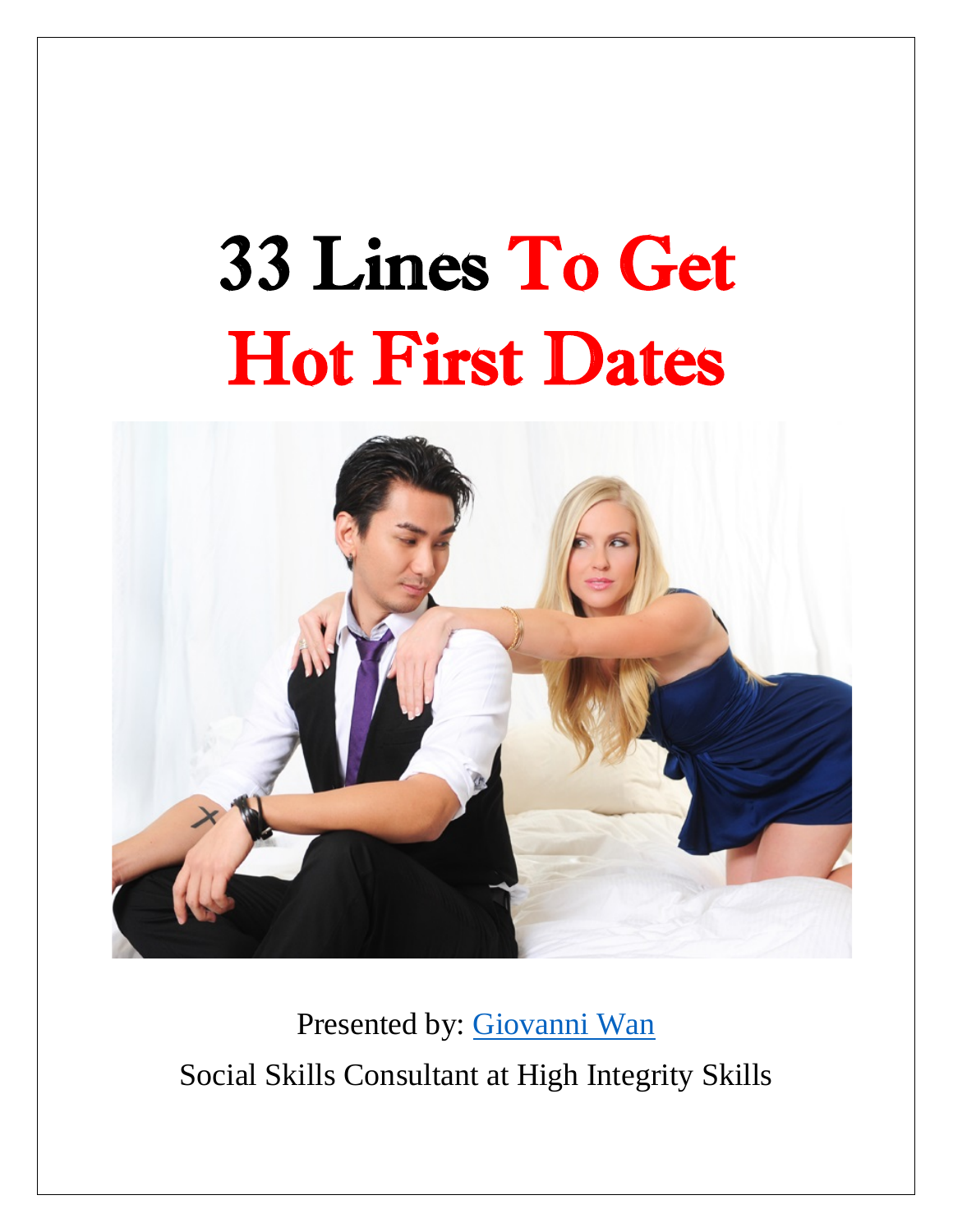# Hey Truth Seeker,

The good stuff is on the next page. I promise.

If you're here now you may be struggling like I was a decade ago to consistently get hot girls on first dates. Or maybe you're already successful and just wanted more lines you can use to perfect your game.

Either way, these 33 lines hand-plucked from my 15+ years in-field will help you achieve an abundant dating life.

I have grouped the lines into: cold approach, online dating, and attraction and connection triggers. This way, whether you are meeting her for the first time on the street or writing your first message on a dating app, you'll know exactly what to say.

Please note that my game is calibrated for my version of [9s and 10s,](https://highintegrityskills.com/wp-content/uploads/2020/11/next-level-girls.jpg) so these lines may not work as effectively for girls who think of themselves as lower on the rating scale.

Running 9 / 10 game is based on 3 things: **value, congruence, and willingness to walk away.**

Also, your voice, body language and tonality will determine your success rate ratio.

If you want the principles behind these lines and how to customize them to your own core personality to be even more powerful, consider checking out my [First Date Formula.](https://highintegrityskills.com/firstdate)

In it, I give you the 300+ lines and first-principles I use from meet to starting an intimate relationship with exceptional women that I've used over the last 10 years. You'll understand how to develop lines that are unique to your core personality and how to build a lead funnel using approaches, online and your social circle.

If you're not getting the results you want using these 33 lines, please note the lines themselves have been field-tested by me and hundreds of my clients over the years in private coaching. Use them as training wheels and work on your eye contact, subcommunication and tonality.

As always, a better [style](https://highintegrityskills.com/style3) will improve your odds of success, especially with high caliber girls.

## -Giovanni Wan

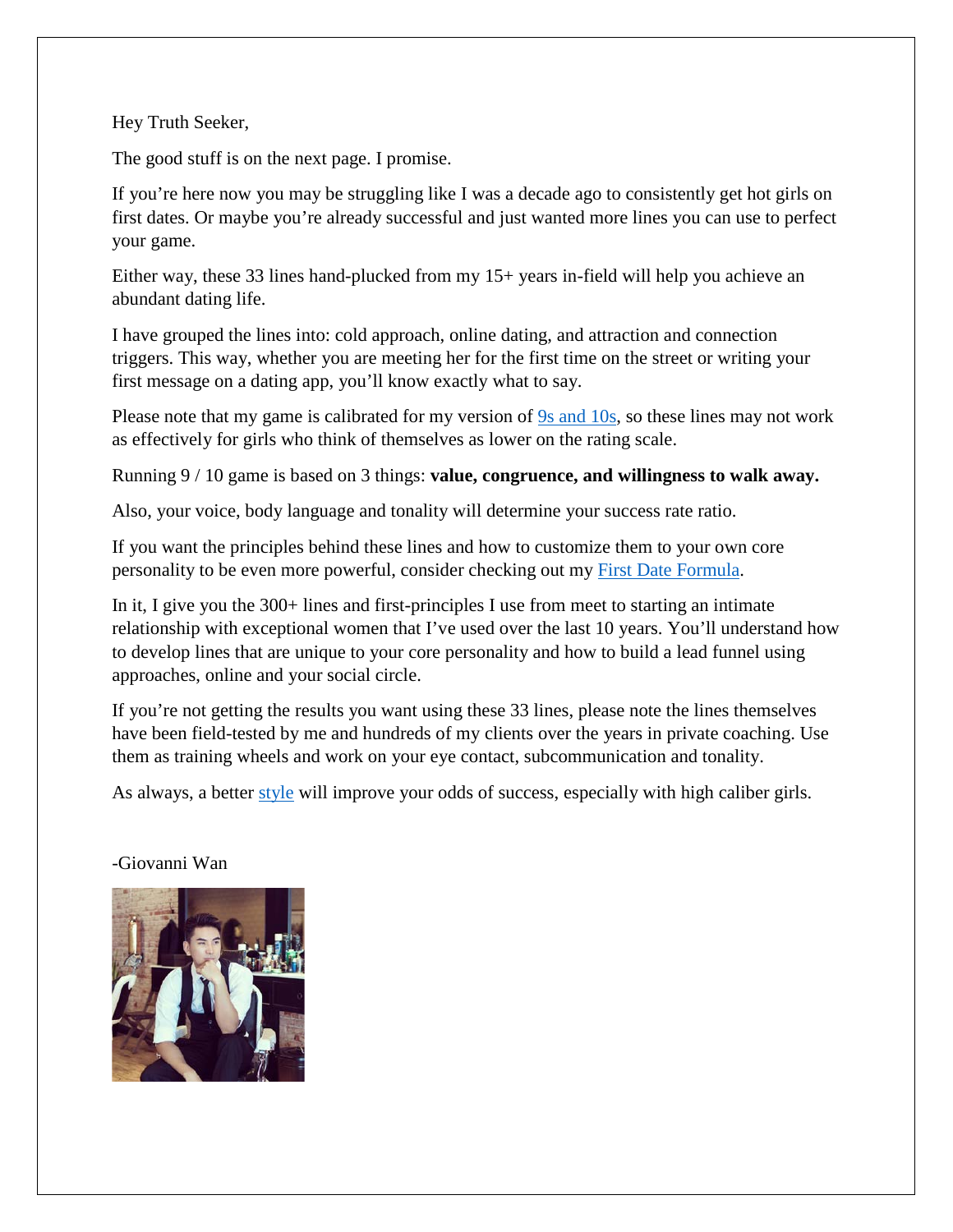## **Cold Approaching / First Interaction**

#### **My Default Openers**

#1 You're cute, are you also interesting?

#2 Hey. You looked interesting and I wanted to meet you

#3 Hey, how much did you pay all these guys to stand next to you? Kidding. I'm [Name]

(9 or 10, works on club girls most guys are too afraid to approach)

# **Opinion Opener**

#4 Hey, let me get your take on something. I've only got a sec but I'm trying to give my friend over there advice, but we're just a bunch of guys –so we're really not qualified to comment on these matters. (What do you think about your little sister wanting to date a guy who's twice her age?)

#### **Role Playing**

#5 My mom told me to come to the club and find a nice girl. So. Hi.

#### **Funny Openers**

#6 Ok I'm here, what are your other 2 wishes?

**Sexual / Blow Out Openers (High Risk, High Reward. There are just for practicing not caring about rejection or having fun – not high success rate for getting first dates)**

#7 Hey, what are you doing later? Do you want to come home with me (HOLD)

#8 So, sex now, or after dinner? Kidding. Hey I'm [Name]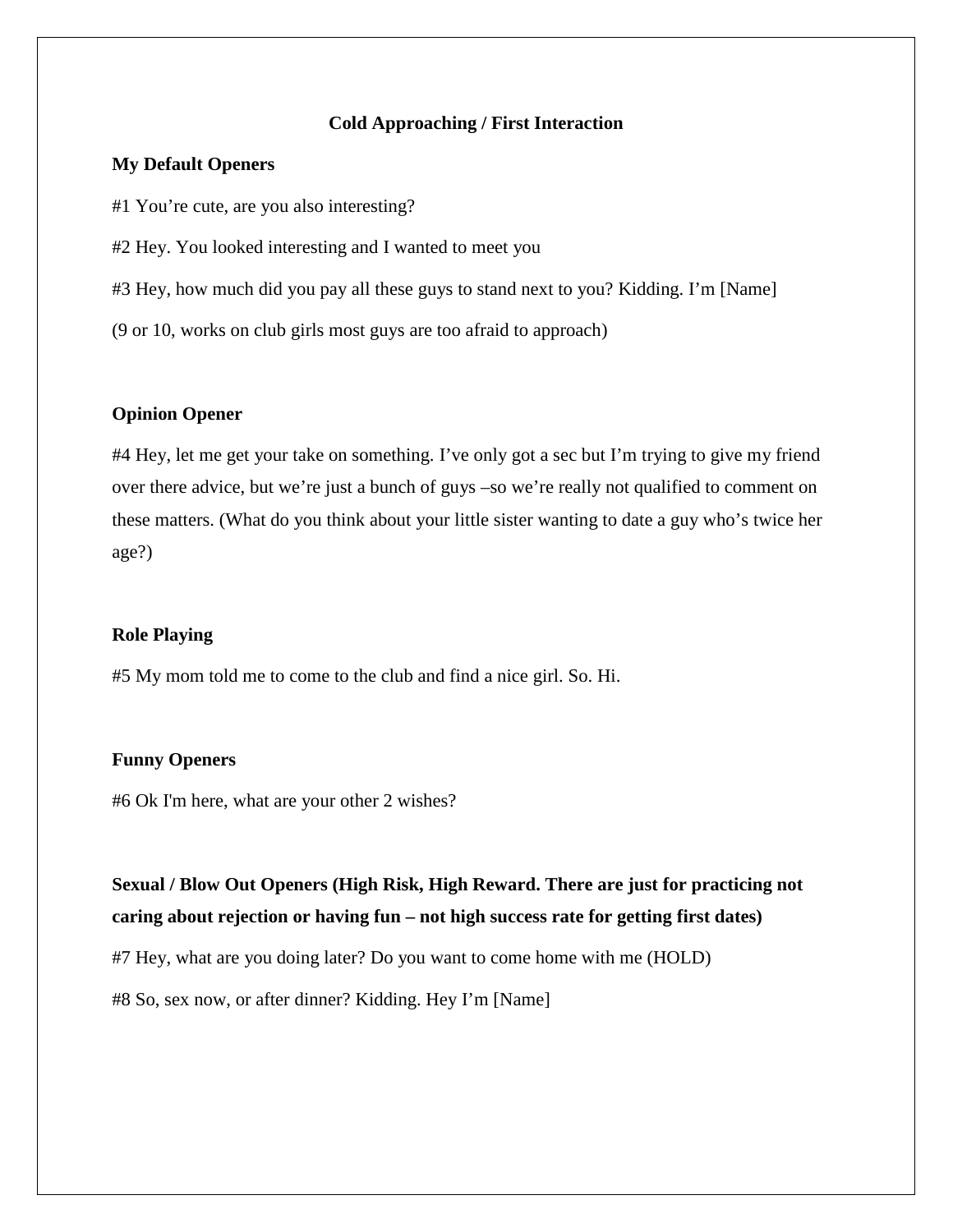# **Transition / Cold Read**

#9 Are you more of a tea, coffee or a smoothie person?

#10 What's your view on salsa dancing and witty banter with cute boys?

#### **Banter**

#11 I like you, so far… but I think we should take things slow

#12 You're kinda cool… you can be my girlfriend for the next 5 minutes

#### **Sexual Banter (use after you have compliance and comfort)**

#13 Those are really nice shoes. [Pause] they would look better on… my bedroom floor #14 Did you know that 93% of all women masturbate in the shower? (their response) Do you know what the other 7% do? (they say no) Oh. So you're one of the ones…who… (nod knowingly) – Credit: Mystery (Erik)

## **Qualification / Reverse The Chase**

#15 You are by far the coolest girl I've met... in the last couple hours... who is 5'7" ... and wearing red shoes ;)

#16 You're cute, but what do you have going for you besides your looks that would make me want to know you better?

#17 You look sweet and innocent but something tells me you're not.

# **Connection Triggers**

#18 If a genie came along and you could be POOF anything you want to be... what would you choose? And don't say princess.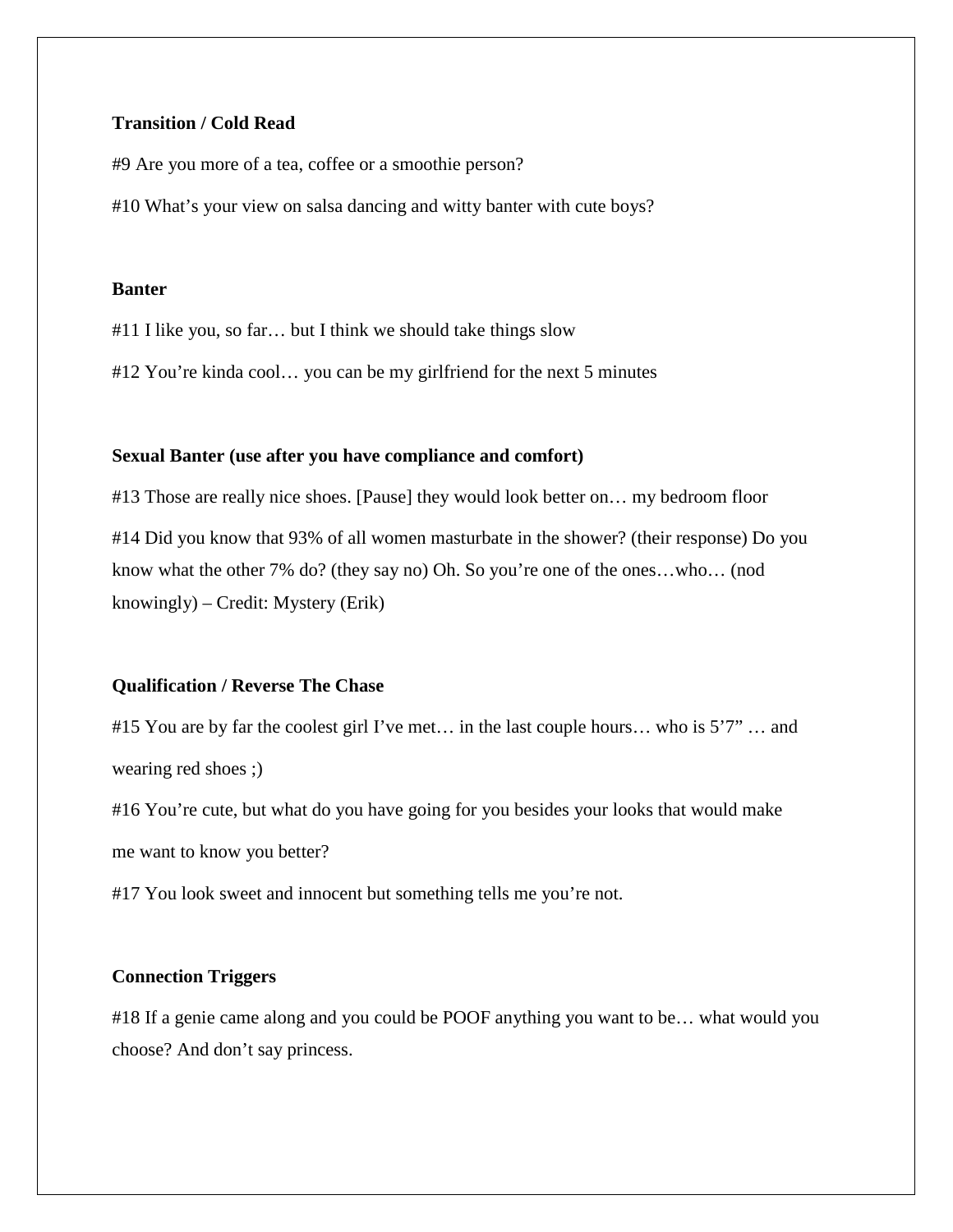#19 What Abilities Do You Have? What talents do you have that would surprise me? Can you cook? Can you dance? [Cool when I grew up…. – vulnerability story]

## **Disqualification (only work if she's somewhat invested)**

#20 Too bad you're not my type. So don't even try hitting on me. (Only works on stunners 9s and 10s)

#21 Man I would be such a horrible boyfriend. I'd probably cheat on you, never shower, your heart would be broken. You should go for that guy over there. Let's go talk to him right now.

#### **Push Pull / High Value Banter / Role Reversal**

#22 Hey quit looking at my chest. My eyes are up here!

#23 I swear all you girls think about is one thing…

#24 You're getting me all emotional. I promised my friends I wouldn't go home with anyone tonight.

## **Cuddle Party (Works really well if you have a lot of female friends)**

#25 So, we're going to have a cuddle party at my house next week. You bring all the girls; I'll make sure [Your Name] is there.

# **Routines**

#26 Okay, here's a sobering fact for you. How many days do you think there are in an average human life? Don't try to do the math or anything, just tell me the number that you think it is. 28,000. Isn't that sobering? It just goes to show how limited our time on this earth is. Makes you ask what you're doing with your life, doesn't it? My passion is… What's yours? – Adapted from Mystery

#27 [Questions game \(5 lies for drinks\)](https://www.youtube.com/watch?v=KzVu_lSvRTI&t=9s)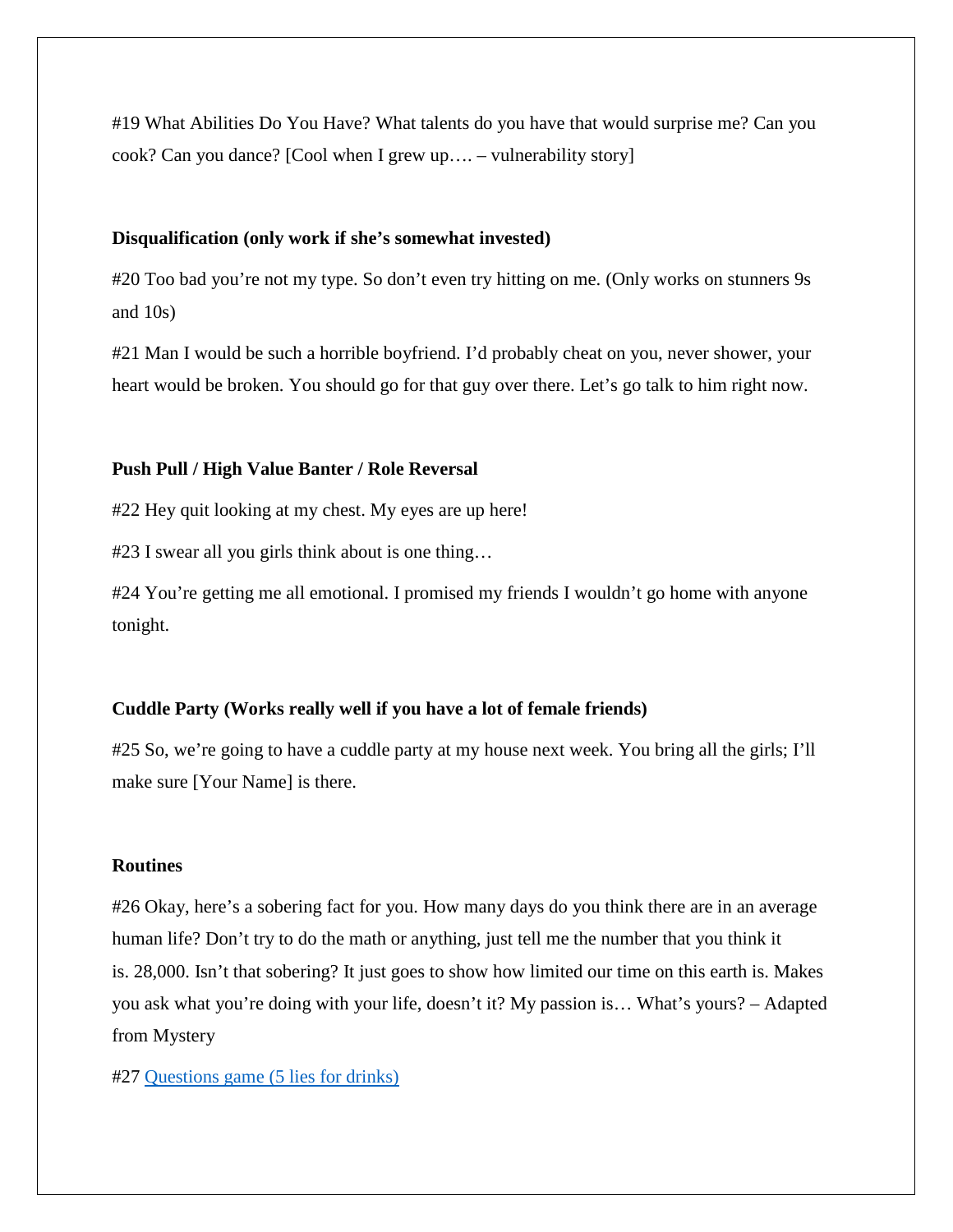## **Texting**

#### **Ping Texts (checking temperature)**

#28: Us not talking for 2 months is going beyond playing hard to get. You're going to drive me into the arms of several other women at this rate.

#### **Role Playing Texts**

#29 There is this really cute girl from Boston that I used to flirt with...but I think she got kidnapped. Thinking about sending a search party.

## **Voicemails (Yes they still work if done correctly)**

#30 Hey Laura… this is Jason. I just wanted to let you know that your application for Cat Clinician was rejected because our customers would be upset if they knew that you were a vet with no pet. Haha... Hope you're having a good day, give me a call, my number is 333-333-3333.

#### **Online Dating Opening Messages**

#31 Serious question: let's say I'm taking you out for sushi: one reason or another I'm starving, I haven't eaten anything all day and you're in the shower. How long until we're out the door?

- 1. 30 minutes and you look hot, and I can't keep my hands off you?
- 2. 15 minutes and you look pretty cute
- 3. 2 hours and I die from starvation

#### **Flake message (if she's MIA – high risk, high reward)**

#32 Aliens are coming to abduct all the good looking people tomorrow. I'm just writing to say goodbye. Don't worry you'll be fine.